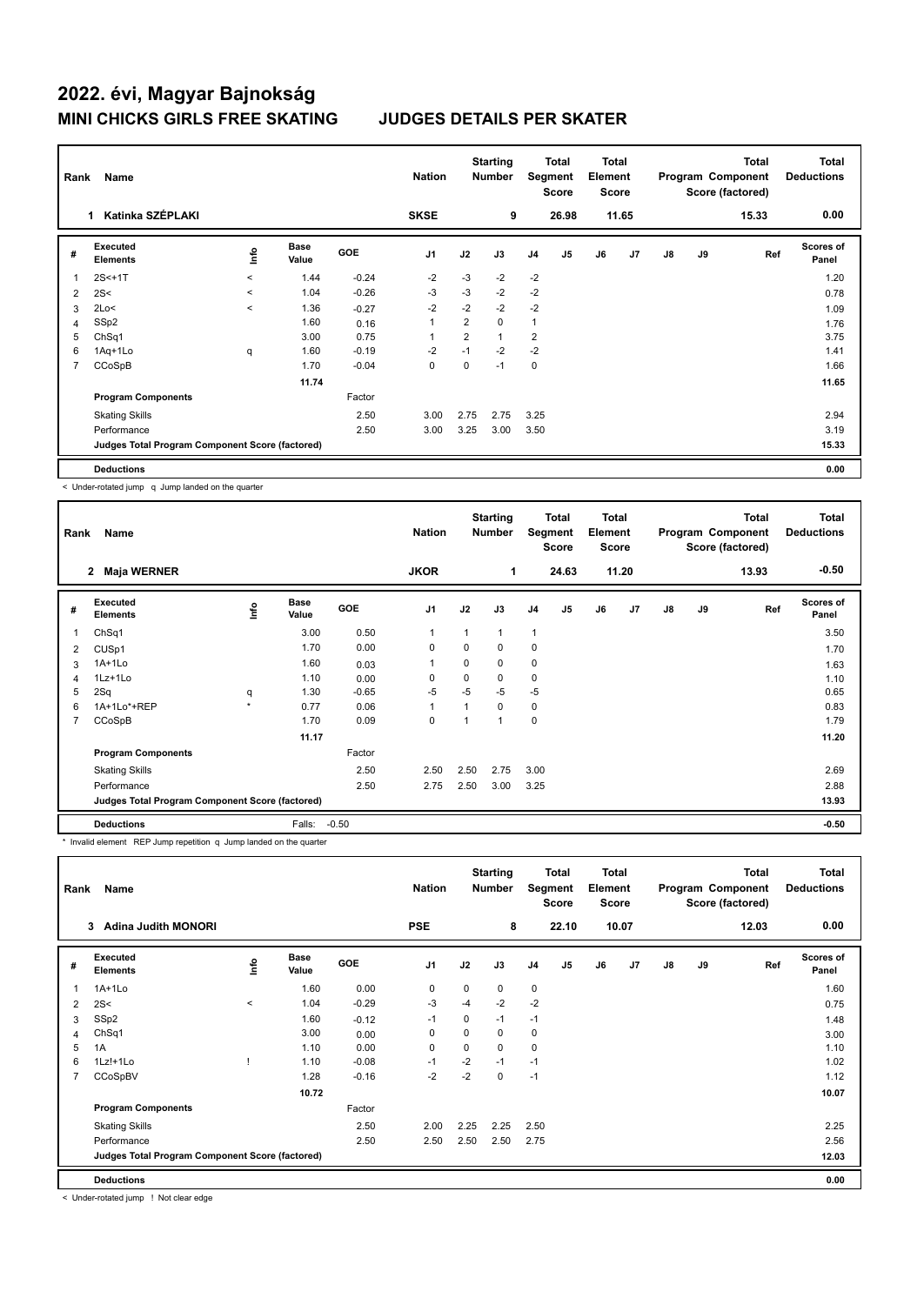| Rank                    | Name                                            |         |                      |            | <b>Nation</b>  |             | <b>Starting</b><br><b>Number</b> |                | <b>Total</b><br>Segment<br><b>Score</b> | <b>Total</b><br>Element<br><b>Score</b> |                |               |    | Total<br>Program Component<br>Score (factored) | <b>Total</b><br><b>Deductions</b> |
|-------------------------|-------------------------------------------------|---------|----------------------|------------|----------------|-------------|----------------------------------|----------------|-----------------------------------------|-----------------------------------------|----------------|---------------|----|------------------------------------------------|-----------------------------------|
|                         | Antónia Tímea VESZELY<br>4                      |         |                      |            | <b>SKSE</b>    |             | 12                               |                | 21.72                                   |                                         | 9.22           |               |    | 12.50                                          | 0.00                              |
| #                       | <b>Executed</b><br><b>Elements</b>              | ۱nfo    | <b>Base</b><br>Value | <b>GOE</b> | J <sub>1</sub> | J2          | J3                               | J <sub>4</sub> | J5                                      | J6                                      | J <sub>7</sub> | $\mathsf{J}8$ | J9 | Ref                                            | Scores of<br>Panel                |
| $\overline{\mathbf{1}}$ | $1A+1T$                                         |         | 1.50                 | $-0.17$    | $-2$           | $-2$        | $-1$                             | $-1$           |                                         |                                         |                |               |    |                                                | 1.33                              |
| 2                       | 2Sq+1Lo                                         | q       | 1.80                 | $-0.36$    | -3             | $-4$        | $-2$                             | $-2$           |                                         |                                         |                |               |    |                                                | 1.44                              |
| 3                       | 1A                                              |         | 1.10                 | $-0.08$    | $-1$           | $-2$        | 0                                | $\mathbf 0$    |                                         |                                         |                |               |    |                                                | 1.02                              |
| 4                       | CSSp1V                                          |         | 1.43                 | 0.00       | 0              | $\mathbf 0$ | $\Omega$                         | $\mathbf 0$    |                                         |                                         |                |               |    |                                                | 1.43                              |
| 5                       | ChSq1                                           |         | 3.00                 | 0.25       | $\mathbf 0$    | 0           | 1                                | $\overline{1}$ |                                         |                                         |                |               |    |                                                | 3.25                              |
| 6                       | 2S<                                             | $\prec$ | 1.04                 | $-0.29$    | $-2$           | -4          | $-3$                             | $-2$           |                                         |                                         |                |               |    |                                                | 0.75                              |
| $\overline{7}$          | CCoSp                                           |         | 0.00                 | 0.00       | ٠              |             |                                  | ٠              |                                         |                                         |                |               |    |                                                | 0.00                              |
|                         |                                                 |         | 9.87                 |            |                |             |                                  |                |                                         |                                         |                |               |    |                                                | 9.22                              |
|                         | <b>Program Components</b>                       |         |                      | Factor     |                |             |                                  |                |                                         |                                         |                |               |    |                                                |                                   |
|                         | <b>Skating Skills</b>                           |         |                      | 2.50       | 2.00           | 2.50        | 2.50                             | 2.75           |                                         |                                         |                |               |    |                                                | 2.44                              |
|                         | Performance                                     |         |                      | 2.50       | 2.25           | 2.50        | 2.75                             | 2.75           |                                         |                                         |                |               |    |                                                | 2.56                              |
|                         | Judges Total Program Component Score (factored) |         |                      |            |                |             |                                  |                |                                         |                                         |                |               |    |                                                | 12.50                             |
|                         | <b>Deductions</b>                               |         |                      |            |                |             |                                  |                |                                         |                                         |                |               |    |                                                | 0.00                              |

< Under-rotated jump q Jump landed on the quarter

| Rank           | Name                                            |      |                      |            | <b>Nation</b>  |      | <b>Starting</b><br><b>Number</b> |                | <b>Total</b><br>Segment<br><b>Score</b> | <b>Total</b><br>Element<br><b>Score</b> |      |    |    | <b>Total</b><br>Program Component<br>Score (factored) | <b>Total</b><br><b>Deductions</b> |
|----------------|-------------------------------------------------|------|----------------------|------------|----------------|------|----------------------------------|----------------|-----------------------------------------|-----------------------------------------|------|----|----|-------------------------------------------------------|-----------------------------------|
|                | 5 Lea LAKATOS                                   |      |                      |            | <b>PSE</b>     |      | $\overline{7}$                   |                | 20.82                                   |                                         | 8.64 |    |    | 12.18                                                 | 0.00                              |
| #              | Executed<br><b>Elements</b>                     | ١mfo | <b>Base</b><br>Value | <b>GOE</b> | J <sub>1</sub> | J2   | J3                               | J <sub>4</sub> | J <sub>5</sub>                          | J6                                      | J7   | J8 | J9 | Ref                                                   | Scores of<br>Panel                |
| 1              | 1A+1Lo                                          |      | 1.60                 | 0.00       | 0              | 0    | 0                                | $\mathbf 0$    |                                         |                                         |      |    |    |                                                       | 1.60                              |
| 2              | 2S                                              |      | 1.30                 | $-0.29$    | $-4$           | $-3$ | $-1$                             | $-1$           |                                         |                                         |      |    |    |                                                       | 1.01                              |
| 3              | $1Lz+1T$                                        |      | 1.00                 | 0.00       | 0              | 0    | 0                                | $\mathbf 0$    |                                         |                                         |      |    |    |                                                       | 1.00                              |
| 4              | SSp                                             |      | 0.00                 | 0.00       |                |      |                                  |                |                                         |                                         |      |    |    |                                                       | 0.00                              |
| 5              | ChSq1                                           |      | 3.00                 | $-0.25$    | $-1$           | $-1$ | 0                                | 0              |                                         |                                         |      |    |    |                                                       | 2.75                              |
| 6              | 1A                                              |      | 1.10                 | 0.00       | 0              | 0    | 0                                | $\mathbf 0$    |                                         |                                         |      |    |    |                                                       | 1.10                              |
| $\overline{7}$ | CCoSpBV                                         |      | 1.28                 | $-0.10$    | $-2$           | $-1$ | 0                                | $\mathbf 0$    |                                         |                                         |      |    |    |                                                       | 1.18                              |
|                |                                                 |      | 9.28                 |            |                |      |                                  |                |                                         |                                         |      |    |    |                                                       | 8.64                              |
|                | <b>Program Components</b>                       |      |                      | Factor     |                |      |                                  |                |                                         |                                         |      |    |    |                                                       |                                   |
|                | <b>Skating Skills</b>                           |      |                      | 2.50       | 2.00           | 2.25 | 2.50                             | 2.50           |                                         |                                         |      |    |    |                                                       | 2.31                              |
|                | Performance                                     |      |                      | 2.50       | 2.25           | 2.50 | 2.75                             | 2.75           |                                         |                                         |      |    |    |                                                       | 2.56                              |
|                | Judges Total Program Component Score (factored) |      |                      |            |                |      |                                  |                |                                         |                                         |      |    |    |                                                       | 12.18                             |
|                | <b>Deductions</b>                               |      |                      |            |                |      |                                  |                |                                         |                                         |      |    |    |                                                       | 0.00                              |

| Rank | Name                                            |      |                      |            | <b>Nation</b>  |              | <b>Starting</b><br>Number |                | <b>Total</b><br>Segment<br><b>Score</b> | <b>Total</b><br>Element<br><b>Score</b> |      |               |    | <b>Total</b><br>Program Component<br>Score (factored) | <b>Total</b><br><b>Deductions</b> |
|------|-------------------------------------------------|------|----------------------|------------|----------------|--------------|---------------------------|----------------|-----------------------------------------|-----------------------------------------|------|---------------|----|-------------------------------------------------------|-----------------------------------|
|      | 6 Lili SEBES                                    |      |                      |            | <b>JKOR</b>    |              | 5                         |                | 19.45                                   |                                         | 7.10 |               |    | 12.35                                                 | 0.00                              |
| #    | Executed<br><b>Elements</b>                     | ١nf٥ | <b>Base</b><br>Value | <b>GOE</b> | J <sub>1</sub> | J2           | J3                        | J <sub>4</sub> | J <sub>5</sub>                          | J6                                      | J7   | $\mathsf{J}8$ | J9 | Ref                                                   | Scores of<br>Panel                |
| 1    | CUSp                                            |      | 0.00                 | 0.00       |                |              |                           | ٠              |                                         |                                         |      |               |    |                                                       | 0.00                              |
| 2    | $A+1L0$                                         |      | 0.50                 | 0.01       | 0              | 1            | $\mathbf 0$               | 0              |                                         |                                         |      |               |    |                                                       | 0.51                              |
| 3    | 1Lze                                            | e    | 0.48                 | $-0.12$    | $-2$           | $-2$         | $-3$                      | $-3$           |                                         |                                         |      |               |    |                                                       | 0.36                              |
| 4    | CCoSpBV                                         |      | 1.28                 | 0.03       | $\mathbf 0$    | $\mathbf{1}$ | $\mathbf 0$               | $\pmb{0}$      |                                         |                                         |      |               |    |                                                       | 1.31                              |
| 5    | ChSq1                                           |      | 3.00                 | 0.38       |                | 1            | 0                         | $\overline{1}$ |                                         |                                         |      |               |    |                                                       | 3.38                              |
| 6    | $1F+1Lo$                                        |      | 1.00                 | 0.01       | $\Omega$       | $\Omega$     | $\mathbf 0$               | $\overline{1}$ |                                         |                                         |      |               |    |                                                       | 1.01                              |
| 7    | 1F                                              |      | 0.50                 | 0.03       |                | 1            | 0                         | 0              |                                         |                                         |      |               |    |                                                       | 0.53                              |
|      |                                                 |      | 6.76                 |            |                |              |                           |                |                                         |                                         |      |               |    |                                                       | 7.10                              |
|      | <b>Program Components</b>                       |      |                      | Factor     |                |              |                           |                |                                         |                                         |      |               |    |                                                       |                                   |
|      | <b>Skating Skills</b>                           |      |                      | 2.50       | 2.50           | 2.75         | 1.75                      | 2.50           |                                         |                                         |      |               |    |                                                       | 2.38                              |
|      | Performance                                     |      |                      | 2.50       | 2.50           | 3.00         | 2.00                      | 2.75           |                                         |                                         |      |               |    |                                                       | 2.56                              |
|      | Judges Total Program Component Score (factored) |      |                      |            |                |              |                           |                |                                         |                                         |      |               |    |                                                       | 12.35                             |
|      | <b>Deductions</b>                               |      |                      |            |                |              |                           |                |                                         |                                         |      |               |    |                                                       | 0.00                              |

e Wrong edge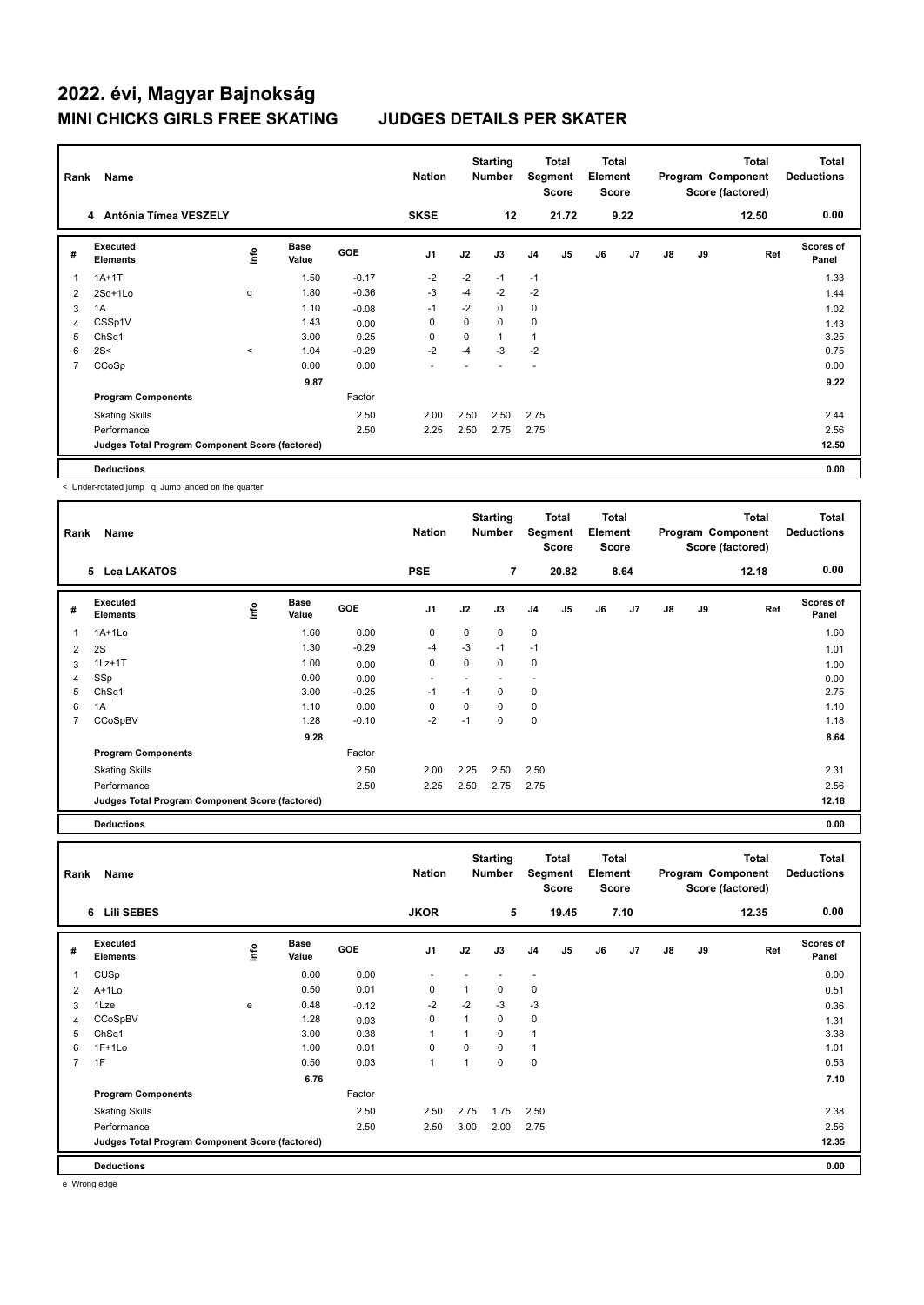| Rank           | Name                                            |       |                      |         | <b>Nation</b> |                      | <b>Starting</b><br><b>Number</b> |                      | <b>Total</b><br>Segment<br><b>Score</b> | Total<br>Element<br><b>Score</b>        |      |               |    | <b>Total</b><br>Program Component<br>Score (factored) |     | <b>Total</b><br><b>Deductions</b> |
|----------------|-------------------------------------------------|-------|----------------------|---------|---------------|----------------------|----------------------------------|----------------------|-----------------------------------------|-----------------------------------------|------|---------------|----|-------------------------------------------------------|-----|-----------------------------------|
|                | 7 Lili DAKA                                     |       |                      |         | <b>VAS</b>    |                      | 4                                |                      | 18.96                                   |                                         | 7.23 |               |    | 11.73                                                 |     | 0.00                              |
| #              | <b>Executed</b><br><b>Elements</b>              | lnfo  | <b>Base</b><br>Value | GOE     | J1            | J2                   | J3                               | J <sub>4</sub>       | J5                                      | J6                                      | J7   | $\mathsf{J}8$ | J9 |                                                       | Ref | Scores of<br>Panel                |
| $\overline{1}$ | $1A+1T$                                         |       | 1.50                 | 0.00    | $\mathbf 0$   | 0                    | $\mathbf 0$                      | 0                    |                                         |                                         |      |               |    |                                                       |     | 1.50                              |
| $\overline{2}$ | CCoSp                                           |       | 0.00                 | 0.00    |               | $\ddot{\phantom{1}}$ |                                  | $\ddot{\phantom{1}}$ |                                         |                                         |      |               |    |                                                       |     | 0.00                              |
| 3              | ChSq1                                           |       | 3.00                 | 0.13    | 0             | 0                    | $\mathbf{1}$                     | 0                    |                                         |                                         |      |               |    |                                                       |     | 3.13                              |
| $\overline{4}$ | $1F+1Lo$                                        |       | 1.00                 | 0.00    | $\mathbf 0$   | 0                    | $\mathbf 0$                      | $\mathbf 0$          |                                         |                                         |      |               |    |                                                       |     | 1.00                              |
| 5              | 1A                                              |       | 1.10                 | 0.00    | $\Omega$      | 0                    | $\Omega$                         | $\mathbf 0$          |                                         |                                         |      |               |    |                                                       |     | 1.10                              |
| 6              | 1F                                              |       | 0.50                 | 0.00    | $\mathbf 0$   | 0                    | $\mathbf 0$                      | $\mathbf 0$          |                                         |                                         |      |               |    |                                                       |     | 0.50                              |
| $\overline{7}$ | SSp                                             |       | 0.00                 | 0.00    |               |                      |                                  |                      |                                         |                                         |      |               |    |                                                       |     | 0.00                              |
|                |                                                 |       | 7.10                 |         |               |                      |                                  |                      |                                         |                                         |      |               |    |                                                       |     | 7.23                              |
|                | <b>Program Components</b>                       |       |                      | Factor  |               |                      |                                  |                      |                                         |                                         |      |               |    |                                                       |     |                                   |
|                | <b>Skating Skills</b>                           |       |                      | 2.50    | 2.25          | 2.00                 | 2.50                             | 2.25                 |                                         |                                         |      |               |    |                                                       |     | 2.25                              |
|                | Performance                                     |       |                      | 2.50    | 2.50          | 2.25                 | 2.75                             | 2.25                 |                                         |                                         |      |               |    |                                                       |     | 2.44                              |
|                | Judges Total Program Component Score (factored) |       |                      |         |               |                      |                                  |                      |                                         |                                         |      |               |    |                                                       |     | 11.73                             |
|                | <b>Deductions</b>                               |       |                      |         |               |                      |                                  |                      |                                         |                                         |      |               |    |                                                       |     | 0.00                              |
|                |                                                 |       |                      |         |               |                      |                                  |                      |                                         |                                         |      |               |    |                                                       |     |                                   |
|                |                                                 |       |                      |         |               |                      |                                  |                      |                                         |                                         |      |               |    |                                                       |     |                                   |
| Rank           | Name                                            |       |                      |         | <b>Nation</b> |                      | <b>Starting</b><br><b>Number</b> |                      | <b>Total</b><br>Segment<br><b>Score</b> | <b>Total</b><br>Element<br><b>Score</b> |      |               |    | <b>Total</b><br>Program Component<br>Score (factored) |     | <b>Total</b><br><b>Deductions</b> |
|                | 8 Anna VARRÓ                                    |       |                      |         | <b>SKSE</b>   |                      | 6                                |                      | 17.62                                   |                                         | 8.01 |               |    | 11.11                                                 |     | $-1.50$                           |
| #              | Executed<br><b>Elements</b>                     | Linfo | <b>Base</b><br>Value | GOE     | J1            | J2                   | J3                               | J4                   | J5                                      | J6                                      | J7   | $\mathsf{J}8$ | J9 |                                                       | Ref | Scores of<br>Panel                |
| 1              | $1A+1Lo$                                        |       | 1.60                 | $-0.55$ | $-5$          | $-5$                 | -5                               | $-5$                 |                                         |                                         |      |               |    |                                                       |     | 1.05                              |
| $\overline{2}$ | $1F+1Lo$                                        |       | 1.00                 | $-0.09$ | $-2$          | $-3$                 | $-1$                             | $-1$                 |                                         |                                         |      |               |    |                                                       |     | 0.91                              |
| 3              | 1Lz!                                            | Ţ     | 0.60                 | $-0.06$ | $-1$          | $-1$                 | $-1$                             | $-1$                 |                                         |                                         |      |               |    |                                                       |     | 0.54                              |
| $\overline{4}$ | SSpB                                            |       | 1.10                 | 0.00    | $\mathbf 0$   | 0                    | $\mathbf 0$                      | $\mathbf 0$          |                                         |                                         |      |               |    |                                                       |     | 1.10                              |
| 5              | ChSq1                                           |       | 3.00                 | 0.25    | $\mathbf 0$   | $\mathbf{1}$         | $\mathbf{1}$                     | $\mathbf 0$          |                                         |                                         |      |               |    |                                                       |     | 3.25                              |
| $\,6$          | 1A                                              |       | 1.10                 | 0.06    | $\mathbf 0$   | $\mathbf{1}$         | $\mathbf 0$                      | $\mathbf{1}$         |                                         |                                         |      |               |    |                                                       |     | 1.16                              |
| $\overline{7}$ | CoSp                                            |       | 0.00                 | 0.00    |               |                      |                                  |                      |                                         |                                         |      |               |    |                                                       |     | 0.00                              |
|                |                                                 |       | 8.40                 |         |               |                      |                                  |                      |                                         |                                         |      |               |    |                                                       |     | 8.01                              |
|                | <b>Program Components</b>                       |       |                      | Factor  |               |                      |                                  |                      |                                         |                                         |      |               |    |                                                       |     |                                   |
|                | <b>Skating Skills</b>                           |       |                      | 2.50    | 2.25          | 2.50                 | 2.25                             | 2.25                 |                                         |                                         |      |               |    |                                                       |     | 2.31                              |
|                | Performance                                     |       |                      | 2.50    | 1.75          | 2.00                 | 2.50                             | 2.25                 |                                         |                                         |      |               |    |                                                       |     | 2.13                              |
|                | Judges Total Program Component Score (factored) |       |                      |         |               |                      |                                  |                      |                                         |                                         |      |               |    |                                                       |     | 11.11                             |

! Not clear edge

| Rank           | Name                                            |      |                      |            | <b>Nation</b>  |      | <b>Starting</b><br><b>Number</b> |                | <b>Total</b><br>Segment<br><b>Score</b> | <b>Total</b><br>Element<br><b>Score</b> |      |    |    | <b>Total</b><br>Program Component<br>Score (factored) | Total<br><b>Deductions</b> |
|----------------|-------------------------------------------------|------|----------------------|------------|----------------|------|----------------------------------|----------------|-----------------------------------------|-----------------------------------------|------|----|----|-------------------------------------------------------|----------------------------|
|                | Gréta TÓTH<br>9                                 |      |                      |            | <b>SKSE</b>    |      | 10                               |                | 17.43                                   |                                         | 7.73 |    |    | 9.70                                                  | 0.00                       |
| #              | Executed<br><b>Elements</b>                     | ١nf٥ | <b>Base</b><br>Value | <b>GOE</b> | J <sub>1</sub> | J2   | J3                               | J <sub>4</sub> | J5                                      | J6                                      | J7   | J8 | J9 | Ref                                                   | Scores of<br>Panel         |
|                | 1F                                              |      | 0.50                 | 0.00       | 0              | 0    | 0                                | $\mathbf 0$    |                                         |                                         |      |    |    |                                                       | 0.50                       |
| $\overline{2}$ | SSpB                                            |      | 1.10                 | 0.03       | 0              | 1    | 0                                | $\mathbf 0$    |                                         |                                         |      |    |    |                                                       | 1.13                       |
| 3              | 1Lz+1Lo                                         |      | 1.10                 | $-0.03$    | 0              | $-2$ | 0                                | 0              |                                         |                                         |      |    |    |                                                       | 1.07                       |
| 4              | A+1Lo                                           |      | 0.50                 | $-0.01$    | $\mathbf 0$    | $-1$ | 0                                | $\mathbf 0$    |                                         |                                         |      |    |    |                                                       | 0.49                       |
| 5              | ChSq1                                           |      | 3.00                 | 0.00       | 0              | 0    | 0                                | 0              |                                         |                                         |      |    |    |                                                       | 3.00                       |
| 6              | 1Lz!                                            |      | 0.60                 | $-0.08$    | -1             | $-1$ | $-2$                             | $-1$           |                                         |                                         |      |    |    |                                                       | 0.52                       |
| 7              | CoSpBV                                          |      | 1.13                 | $-0.11$    | $-2$           | $-1$ | $-1$                             | 0              |                                         |                                         |      |    |    |                                                       | 1.02                       |
|                |                                                 |      | 7.93                 |            |                |      |                                  |                |                                         |                                         |      |    |    |                                                       | 7.73                       |
|                | <b>Program Components</b>                       |      |                      | Factor     |                |      |                                  |                |                                         |                                         |      |    |    |                                                       |                            |
|                | <b>Skating Skills</b>                           |      |                      | 2.50       | 1.75           | 2.25 | 1.75                             | 1.75           |                                         |                                         |      |    |    |                                                       | 1.88                       |
|                | Performance                                     |      |                      | 2.50       | 2.00           | 2.25 | 1.75                             | 2.00           |                                         |                                         |      |    |    |                                                       | 2.00                       |
|                | Judges Total Program Component Score (factored) |      |                      |            |                |      |                                  |                |                                         |                                         |      |    |    |                                                       | 9.70                       |
|                | <b>Deductions</b>                               |      |                      |            |                |      |                                  |                |                                         |                                         |      |    |    |                                                       | 0.00                       |

! Not clear edge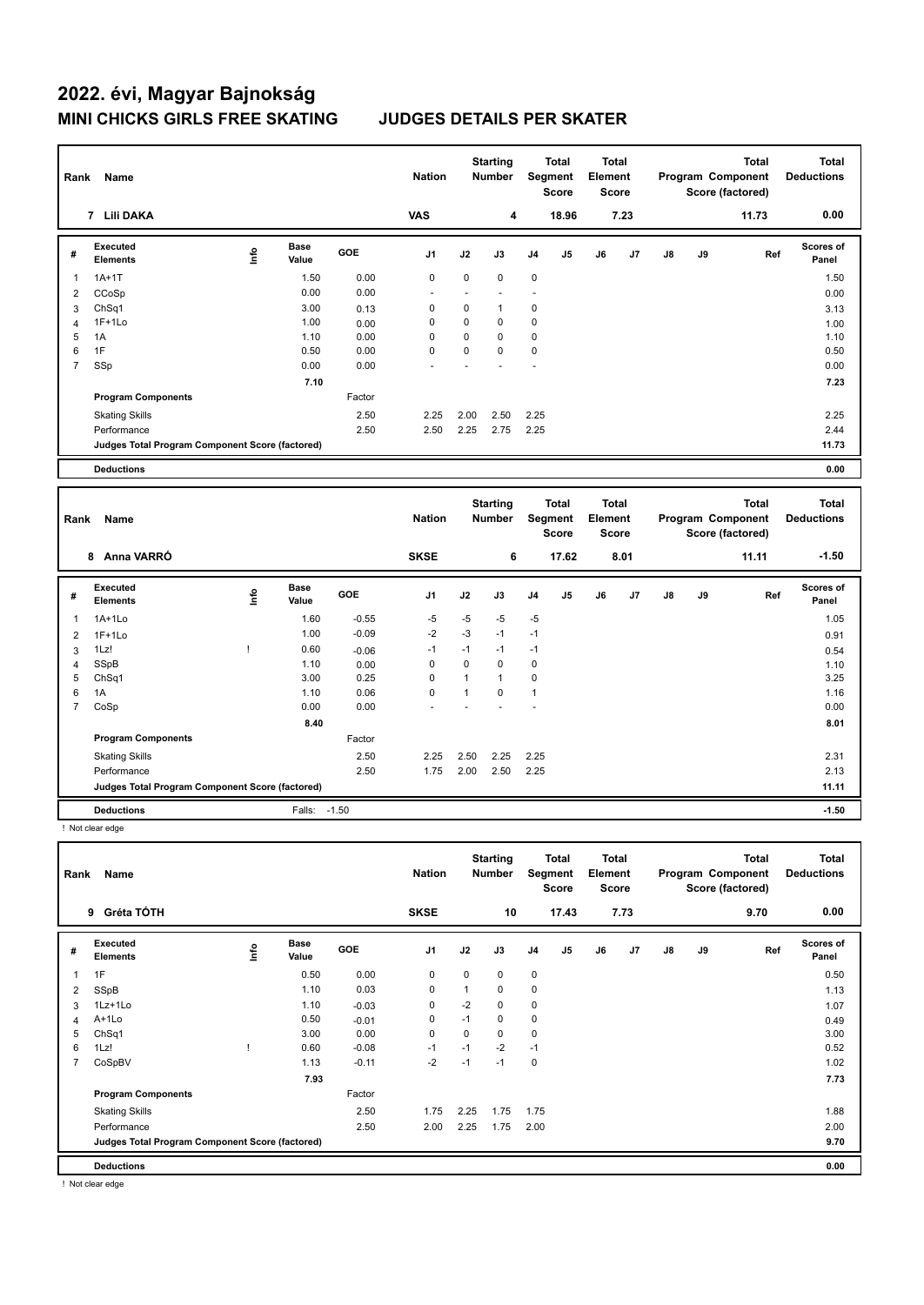| Rank           | Name                                            |             |                      |         | <b>Nation</b>  |      | <b>Starting</b><br><b>Number</b> |                          | Total<br>Segment<br>Score | <b>Total</b><br>Element<br><b>Score</b> |      |               |    | <b>Total</b><br>Program Component<br>Score (factored) | <b>Total</b><br><b>Deductions</b> |
|----------------|-------------------------------------------------|-------------|----------------------|---------|----------------|------|----------------------------------|--------------------------|---------------------------|-----------------------------------------|------|---------------|----|-------------------------------------------------------|-----------------------------------|
|                | Mira GÁL<br>10                                  |             |                      |         | <b>JKOR</b>    |      | $\overline{2}$                   |                          | 15.53                     |                                         | 6.18 |               |    | 9.85                                                  | $-0.50$                           |
| #              | Executed<br><b>Elements</b>                     | <b>Info</b> | <b>Base</b><br>Value | GOE     | J <sub>1</sub> | J2   | J3                               | J <sub>4</sub>           | J <sub>5</sub>            | J6                                      | J7   | $\mathsf{J}8$ | J9 | Ref                                                   | <b>Scores of</b><br>Panel         |
|                | CoSp                                            |             | 0.00                 | 0.00    | $\overline{a}$ |      |                                  | $\overline{\phantom{a}}$ |                           |                                         |      |               |    |                                                       | 0.00                              |
| $\overline{2}$ | $1F+1Lo$                                        |             | 1.00                 | $-0.01$ | 0              | 0    | $\mathbf 0$                      | $-1$                     |                           |                                         |      |               |    |                                                       | 0.99                              |
| 4              | 1F                                              |             | 0.50                 | 0.00    | 0              | 0    | $\mathbf 0$                      | 0                        |                           |                                         |      |               |    |                                                       | 0.50                              |
| 5              | 1Lze                                            | e           | 0.48                 | $-0.24$ | $-5$           | $-5$ | $-5$                             | $-5$                     |                           |                                         |      |               |    |                                                       | 0.24                              |
| 6              | ChSq1                                           |             | 3.00                 | 0.00    | 0              | 0    | 0                                | 0                        |                           |                                         |      |               |    |                                                       | 3.00                              |
| 7              | $A+1Lo$                                         |             | 0.50                 | 0.00    | 0              | 0    | 0                                | 0                        |                           |                                         |      |               |    |                                                       | 0.50                              |
| 8              | <b>USpB</b>                                     |             | 1.00                 | $-0.05$ | $-1$           | $-1$ | $\mathbf 0$                      | $\mathbf 0$              |                           |                                         |      |               |    |                                                       | 0.95                              |
|                |                                                 |             | 6.48                 |         |                |      |                                  |                          |                           |                                         |      |               |    |                                                       | 6.18                              |
|                | <b>Program Components</b>                       |             |                      | Factor  |                |      |                                  |                          |                           |                                         |      |               |    |                                                       |                                   |
|                | <b>Skating Skills</b>                           |             |                      | 2.50    | 1.75           | 2.25 | 1.75                             | 1.75                     |                           |                                         |      |               |    |                                                       | 1.88                              |
|                | Performance                                     |             |                      | 2.50    | 1.75           | 2.25 | 2.00                             | 2.25                     |                           |                                         |      |               |    |                                                       | 2.06                              |
|                | Judges Total Program Component Score (factored) |             |                      |         |                |      |                                  |                          |                           |                                         |      |               |    |                                                       | 9.85                              |
|                | <b>Deductions</b>                               |             | Falls:               | $-0.50$ |                |      |                                  |                          |                           |                                         |      |               |    |                                                       | $-0.50$                           |

e Wrong edge

| Rank | Name                                            |      |                      |            | <b>Nation</b>            |      | <b>Starting</b><br><b>Number</b> | Segment        | <b>Total</b><br><b>Score</b> | <b>Total</b><br>Element<br><b>Score</b> |      |               |    | <b>Total</b><br>Program Component<br>Score (factored) | Total<br><b>Deductions</b> |
|------|-------------------------------------------------|------|----------------------|------------|--------------------------|------|----------------------------------|----------------|------------------------------|-----------------------------------------|------|---------------|----|-------------------------------------------------------|----------------------------|
|      | Emma Leila TÓTH<br>11                           |      |                      |            | <b>DVTK</b>              |      | 3                                |                | 10.66                        |                                         | 1.73 |               |    | 8.93                                                  | 0.00                       |
| #    | Executed<br><b>Elements</b>                     | lnfo | <b>Base</b><br>Value | <b>GOE</b> | J1                       | J2   | J3                               | J <sub>4</sub> | J5                           | J6                                      | J7   | $\mathsf{J}8$ | J9 | Ref                                                   | Scores of<br>Panel         |
| 1    | A+1Lo                                           |      | 0.50                 | 0.00       | 0                        | 0    | $\mathbf 0$                      | $\mathbf 0$    |                              |                                         |      |               |    |                                                       | 0.50                       |
| 2    | SSp                                             |      | 0.00                 | 0.00       | $\overline{\phantom{a}}$ |      |                                  | ٠              |                              |                                         |      |               |    |                                                       | 0.00                       |
| 3    | ChSq                                            |      | 0.00                 | 0.00       |                          |      |                                  | ٠              |                              |                                         |      |               |    |                                                       | 0.00                       |
| 4    | 1F                                              |      | 0.50                 | $-0.04$    | 0                        | $-3$ | 0                                | 0              |                              |                                         |      |               |    |                                                       | 0.46                       |
| 5    | 1Lo                                             |      | 0.50                 | 0.00       | $\mathbf 0$              | 0    | 0                                | $\mathbf 0$    |                              |                                         |      |               |    |                                                       | 0.50                       |
| 6    | CoSp                                            |      | 0.00                 | 0.00       |                          |      |                                  | ۰              |                              |                                         |      |               |    |                                                       | 0.00                       |
| 7    | $1F+1T<<$                                       | <<   | 0.50                 | $-0.23$    | $-3$                     | $-5$ | $-5$                             | $-5$           |                              |                                         |      |               |    |                                                       | 0.27                       |
|      |                                                 |      | 2.00                 |            |                          |      |                                  |                |                              |                                         |      |               |    |                                                       | 1.73                       |
|      | <b>Program Components</b>                       |      |                      | Factor     |                          |      |                                  |                |                              |                                         |      |               |    |                                                       |                            |
|      | <b>Skating Skills</b>                           |      |                      | 2.50       | 1.50                     | 1.75 | 1.50                             | 2.00           |                              |                                         |      |               |    |                                                       | 1.69                       |
|      | Performance                                     |      |                      | 2.50       | 1.50                     | 2.00 | 1.75                             | 2.25           |                              |                                         |      |               |    |                                                       | 1.88                       |
|      | Judges Total Program Component Score (factored) |      |                      |            |                          |      |                                  |                |                              |                                         |      |               |    |                                                       | 8.93                       |
|      | <b>Deductions</b>                               |      |                      |            |                          |      |                                  |                |                              |                                         |      |               |    |                                                       | 0.00                       |

<< Downgraded jump

| Rank           | Name                                            |       |                      |         | <b>Nation</b>            |      | <b>Starting</b><br><b>Number</b> |                | <b>Total</b><br>Segment<br><b>Score</b> | <b>Total</b><br>Element<br><b>Score</b> |      |               |    | <b>Total</b><br>Program Component<br>Score (factored) | <b>Total</b><br><b>Deductions</b> |
|----------------|-------------------------------------------------|-------|----------------------|---------|--------------------------|------|----------------------------------|----------------|-----------------------------------------|-----------------------------------------|------|---------------|----|-------------------------------------------------------|-----------------------------------|
|                | Szófia VARGA<br>12 <sup>12</sup>                |       |                      |         | <b>MAC</b>               |      | 11                               |                | 10.01                                   |                                         | 3.11 |               |    | 6.90                                                  | 0.00                              |
| #              | Executed<br><b>Elements</b>                     | Linfo | <b>Base</b><br>Value | GOE     | J <sub>1</sub>           | J2   | J3                               | J <sub>4</sub> | J <sub>5</sub>                          | J6                                      | J7   | $\mathsf{J}8$ | J9 | Ref                                                   | <b>Scores of</b><br>Panel         |
|                | 1S                                              |       | 0.40                 | $-0.01$ | 0                        | $-1$ | 0                                | $\mathbf 0$    |                                         |                                         |      |               |    |                                                       | 0.39                              |
| 2              | 1Lo                                             |       | 0.50                 | 0.00    | $\mathbf 0$              | 0    | 0                                | $\mathbf 0$    |                                         |                                         |      |               |    |                                                       | 0.50                              |
| 3              | CSp                                             |       | 0.00                 | 0.00    | $\overline{\phantom{a}}$ |      |                                  |                |                                         |                                         |      |               |    |                                                       | 0.00                              |
| 4              | 1Lo+A+SEQ                                       |       | 0.40                 | $-0.01$ | 0                        | $-1$ | 0                                | $\mathbf 0$    |                                         |                                         |      |               |    |                                                       | 0.39                              |
| 5              | $1S+1T$                                         |       | 0.80                 | $-0.04$ | 0                        | $-1$ | $-1$                             | $-2$           |                                         |                                         |      |               |    |                                                       | 0.76                              |
| 6              | CoSpBV                                          |       | 1.13                 | $-0.06$ | $-2$                     | 0    | 0                                | 0              |                                         |                                         |      |               |    |                                                       | 1.07                              |
| $\overline{7}$ | ChSq                                            |       | 0.00                 | 0.00    | $\overline{\phantom{a}}$ |      |                                  | ٠              |                                         |                                         |      |               |    |                                                       | 0.00                              |
|                |                                                 |       | 3.23                 |         |                          |      |                                  |                |                                         |                                         |      |               |    |                                                       | 3.11                              |
|                | <b>Program Components</b>                       |       |                      | Factor  |                          |      |                                  |                |                                         |                                         |      |               |    |                                                       |                                   |
|                | <b>Skating Skills</b>                           |       |                      | 2.50    | 1.25                     | 1.50 | 1.25                             | 1.50           |                                         |                                         |      |               |    |                                                       | 1.38                              |
|                | Performance                                     |       |                      | 2.50    | 1.00                     | 1.50 | 1.50                             | 1.50           |                                         |                                         |      |               |    |                                                       | 1.38                              |
|                | Judges Total Program Component Score (factored) |       |                      |         |                          |      |                                  |                |                                         |                                         |      |               |    |                                                       | 6.90                              |
|                | <b>Deductions</b>                               |       |                      |         |                          |      |                                  |                |                                         |                                         |      |               |    |                                                       | 0.00                              |